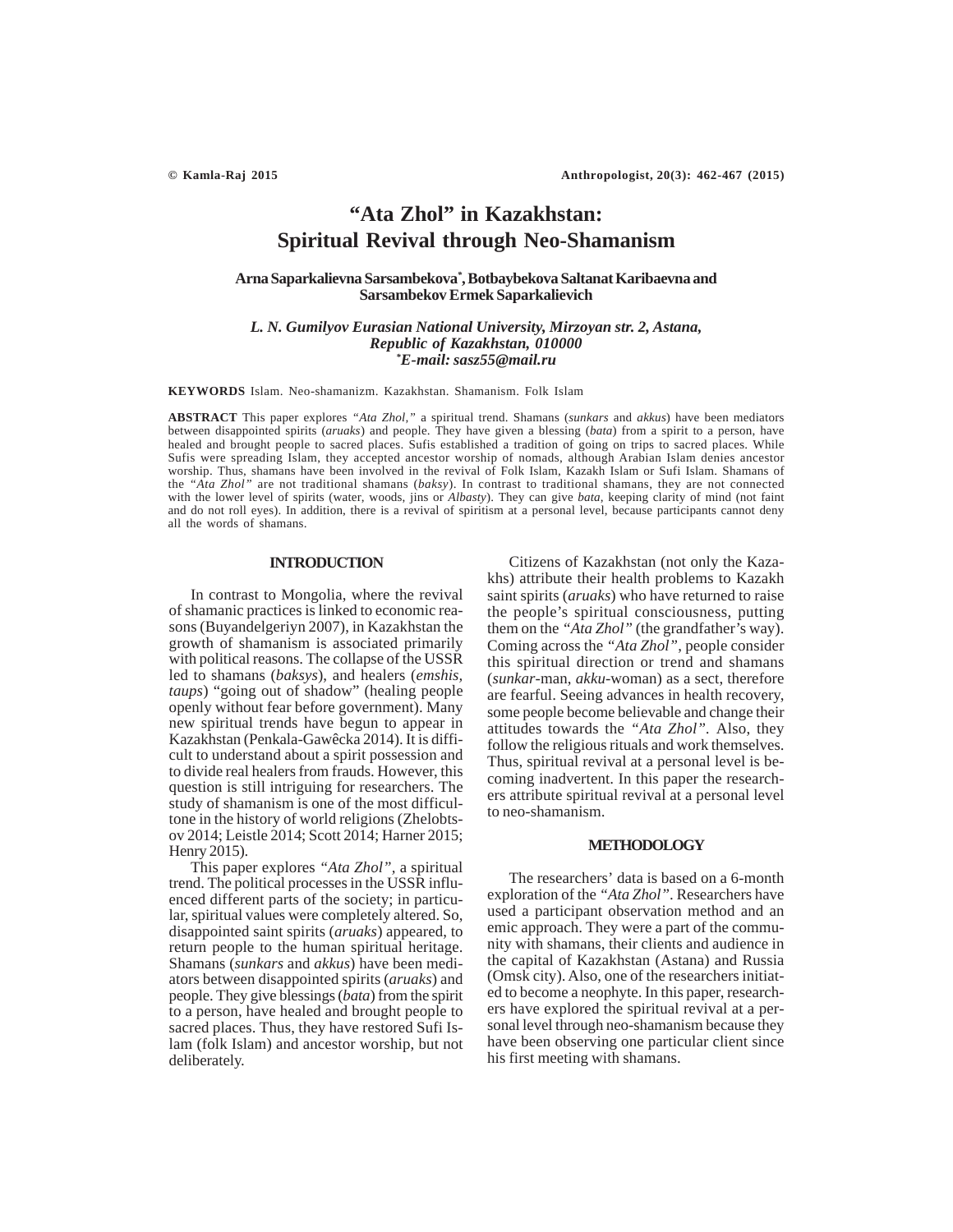## "ATA ZHOL" IN KAZAKHSTAN 463

The researchers' test person is a man (named *Arman*) who has been suffering from depression for 11 years. In Kazakhstan and Russia, doctors treat the disease in psychiatric hospitals,which has a negative consequence on the people. Postsocialistic society, unlike western countries' society, has not been tolerant of these people. People with this diagnosis become marginalized, so they are trying to find shamans who can help them.

The researchers' field materials are called, FM, shamans: man-*sunkar*, woman: *akku*, blessing: *bata*.

## **OBSERVATION AND DISCUSSION**

The first step of the experiment was to analyze if the shamans (*sunkars* and *akkus*) could diagnose *Arman* rightly. Two out of three did so like doctors, but the third one claimed that Arman has a *kasiet* (a gift from God, so *Arman* has a shaman's disease). All of them diagnosed while giving a *bata* (blessing) from a Kazakh saint spirit (*aruak*).

Firstly, Arman's sister met *akku-*Asselin Omsk city. *Akku* Assel has an *Orda* (a specially equipped room) and has given a *bata* (a blessing from *aruak*, a saint spirit). Shaman Assel cannot give the *bata* in Kazakh, because she lives in Russia. Currently, the Kazakhs of Russia have a linguistic assimilation (Sarsambekova et al. 2014). *Akku* Assel has diagnosed *Arman* through his sister (*Arman* has not been to the *Orda*, because he lives in Astana). *Akku* Assel has given the *bata* from Suinbayata. He is a Kazakh saint.

She talked to *Arman* and said that having a "dark head (jinn's possession) and with his tangled legs, a man could not do anything because he does not have a way" (FM). She has recommended *Arman*to go to the mosque and read *namaz*.

 Secondly, *Arman* went to the *Orda* by *sunkar* Ruslan in Astana. This shaman is not familiar with shaman Assel but he has diagnosed *Arman*, like shaman Assel. He has given the *bata* from Toktybayata, a Kazakh saint and was a great *baksy* (shaman) in Kazakhstan. He recommended Arman to do Muslim ablution for one week (Toktybayata said to come and heal *Arman*). *Sunkar* Ruslan also warned *Arman* about his wish to sleep all week.

After a few weeks, *Arman* went to the *Orda* by *akku* Mereke (she lives in a village near Astana). She gave the *bata* from Aisha bibi. She lived in the 10<sup>th</sup> century, a patron of lovers. Akku Mereke diagnosed Arman with having a *kasiet*, so he needs to go to sacred places (Turkestan city, south of Kazakhstan).

Thus, all shamans can diagnose diseases. Two of them have done it like official medicine; the third one has claimed it to be a shaman's disease.

A *bata* (blessing) is given for two or three minutes and includes 4 parts:

*Part1: Akku or sunkar* give usual compassion to person.

*Kinalypbalamsende de*

(Son, you had suffered enough)

*Boyndabalamseninauyrtpalyk bar eken*

(Son, you have had difficult moments)

*Oz-ozindikinalypkeidebirkinalganda*

(You torture yourself) *Ne isterindi bile almaiketkentuiyaktynbirsin (FM)*

(You are the one who doesn't know what to do)

*Part 2: Akku or sunkar* have been talking about the events from the past life of a person. Shamans have to say the truth, otherwise the person will not believe them and as a consequence, will not trust them. Usually, this part cardinally changes a person's perceptions and attitudes to the shamans. The person begins to believe.

*2003 zhylsalaiyn* (In 2003) *Eskertudisalaiyn* (I want to warn you) *Birkazanaiyndakyspagynboldyn ma?* (In one October there was a problem) *Urpagymdepsonynda* (Descendant there) *Aitypketeiintagyda* (I can say again) *Tagydabirtagydakynalystaboldynba?* (Were you in trouble again and again?) *Anauturgantemirtulpardandep* (From this iron horse) *Ozinealikungedeiinbultanynda* (For you now) (FM) Part 3: *Aruak* "scolds" the man for his sins. *Urpagymadasypkaldynba?* (My descendant, are you lost?) *Adaspaganpendezhokosyduniede*

(Everyone can be lost)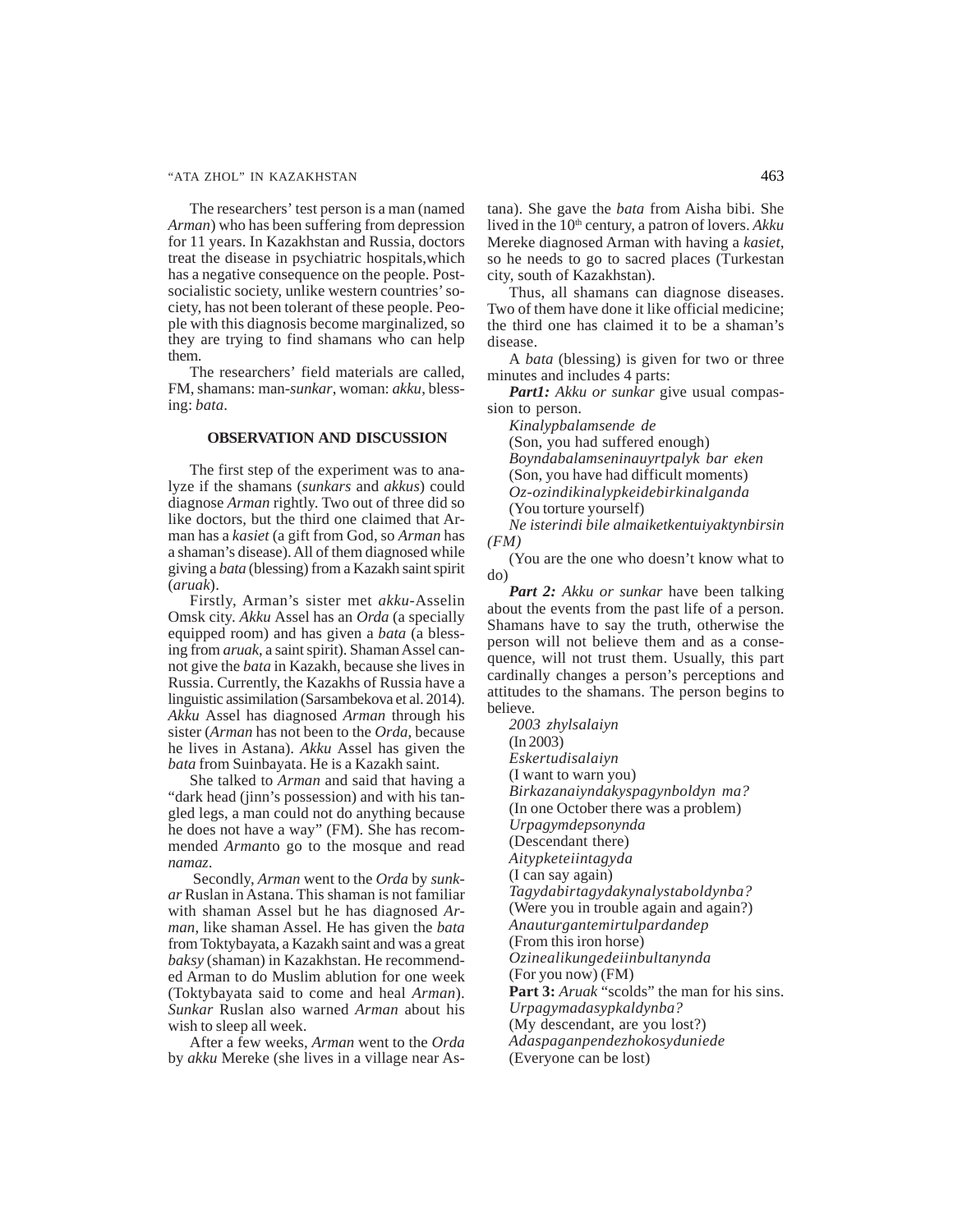*Sony saganaitayn*

(I'm telling you) (FM)

Part 4: shamans give facts from the future. Therefore, many people in Kazakhstan consider the *bata* as a divination. Shamans usually talk about godly events. Also, in this part *aruak* promises someone to provide support, if he/she follows certain requirements (he/she has to do Muslim ablution, not drink alcohol, and take a trip to sacred places in Turkestan or this region). The reaction's of people, to this is different: Some of them begin to believe, while some people consider *"Ata Zhol"* a sect.

For the second step of this experiment, *Arman* has gone to the sacred places in Turkestan. Some people in Kazakhstan consider *"Ata Zhol"* to be a sect because the majority of *akkus* and *sunkars* force people to go to sacred places and do Muslim's ablution. For instance, a trip to the regional sacred places is available, but trip to the one in Turkestan is expensive.

A significant role of these places revived in Soviet Union's time, when people could not go to Mecca (Mustafina 2010). They did *hajj* to Turkestan where burials of Arystan baba and Hodja Ahmet Yassaui (main Muslim saints) are. The Soviet's Muslims called this trip a small *hajj.* This practice was established by the Sufis in Central Asia when they were missioners.

Personal aims for taking the trip are different and depend on demands of the people. The majority of them would like to be healthy and they are disappointed with traditional medicine. In opinion of shamans (*akkus and sunkars*), the trip to sacred places is useful for the participant's ancestors. On the trip, the participants go to burial grounds of saints and pray there. Each burial is served by *shirakshi* (a man who specially takes care of this burial and lives onthe pilgrims' alms). The *Shirakshi* reads Koran and *Duga* (pray for this saint). Saints see not only participants but their ancestors (*aruaks*-spirits) too. A saint person is located near God and can ask God for the participant's ancestors and God can bring their spirits (*aruaks*) close. Also, God lets some spirits go out of shadow to light. Thus, a participant's ancestors (*aruaks*) can push up to God!

In opinion of the Kazakhs, each person is accompanied by 7 fathers' and 7 mothers' ancestors. These ancestors support the right (fathers) and left (mothers) hands all time. But each Kazakh has to do Muslim ablution because ancestors are pure and cannot touch their dirty descendants. So, if Kazakhs would like to get support from their ancestors they have to do Muslim ablution.

*Arman* went to Turkestan with *akku* Mereke, who was the leader of the group. There were 15 people. They went to Almaty city to the *Big Orda* (the center of *"Ata Zhol"*), where they paid for the trip. This trip lasted for 4 days and the participants visited 37 saints. Shamans (*akkus* and *sunkars*) gave *bata* twice, at Arystan baba's burial site and in Almaty (the group returned to the *Big Orda*).

*Batas* in the sacred places are different from regional *bata*. The structure of the *bata* also includes 4 parts: spirit compassions, scolds, predicting the future and giving instructions. But *bata* in sacred places is more concrete and longer. This *bata* was given by *sunkar* Bolat from Arystan baba. Arystan baba is the general Muslim saint. According to a legend, he was an associate of Prophet Muhammad. Prophet Muhammad sent him to the Central Asia, where he lived till the  $12<sup>th</sup>$  century and gave 3 dates from Muhammad to Hodja Ahmet Yassaui. Muslims believe that Arystan baba is the teacher of Hodja Ahmet Yassaui. Firstly, pilgrims go to the Arystan baba burial site and sleep there, next morning they go to the Turkestan city, the mausoleum of Hodja Ahmet Yassaui. According to legend, Hodja Ahmet Yassaui said to his teacher, "Pilgrims will sleep at your burial and will pray at my burial".

Part 1: Sunkar Bolat spoke about all the problems at Arman's home, and about his parents and relatives. In contrast to a regional *bata*, *bata* on Arystan baba's burial is more particular.

*Anaubirtugantuystaryna da renzhipbala* (My son, once your relatives offended you) *Ai birkolyndysiltegenkunin de boldy*

(Once you wanted to escape from everything)

*Ai urpagymsagan da biraitaiyn*

(My descend, I want to tell you)

*Bugin de akzhaulyktyanandy da oilap*

(Even today you think about your old mother)

*Erbolsandaetzhureginelzhirep*

(Despite being a man, you feel weak)

*Akzhaulyktyanandyoilap*

(You think about your old mother)

*Saryuaiymgasalyngan*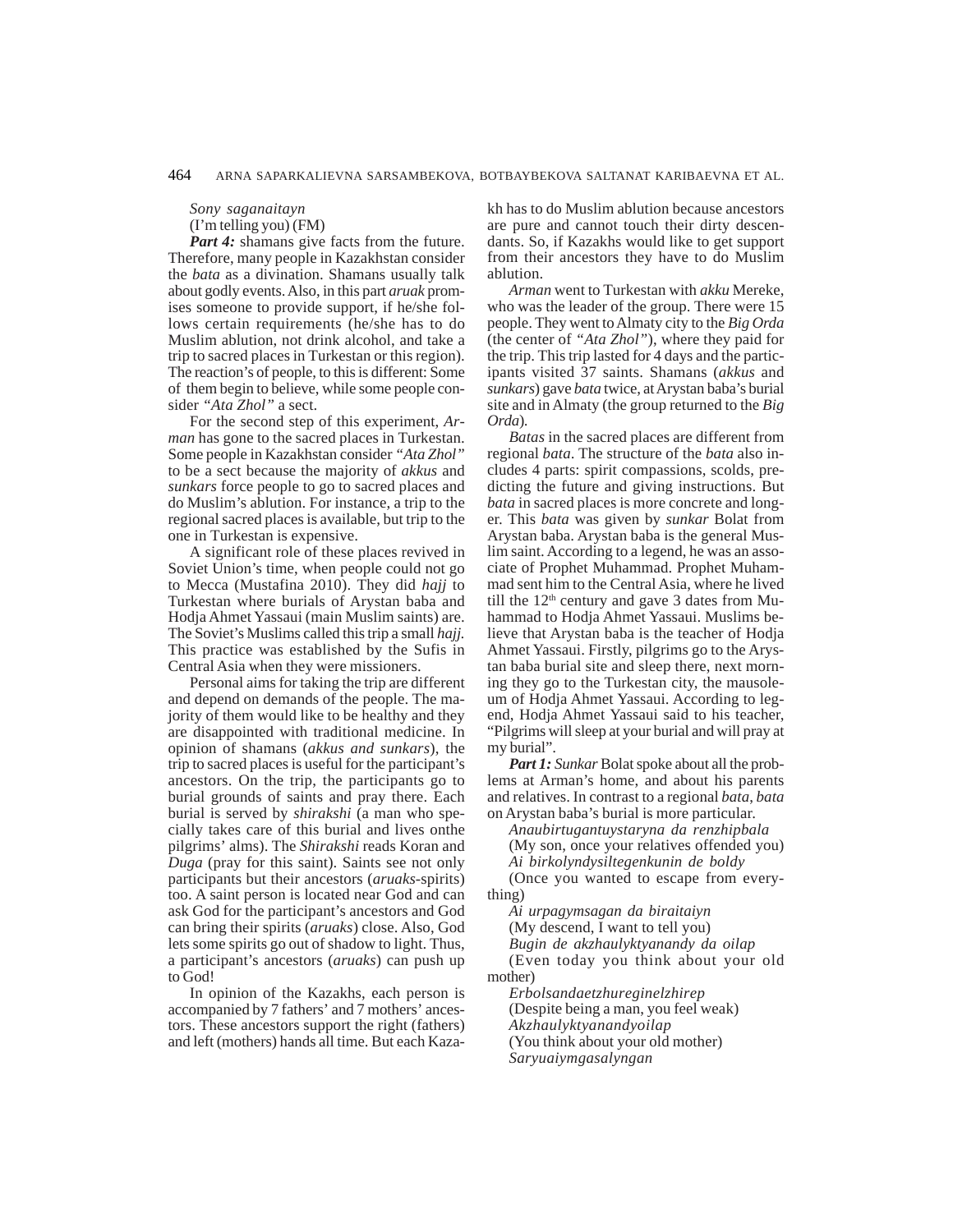(You think too much) *Kunderin de otkenekentagy da* (Days pass by again) (FM) *Part 2: Sunkar*Bolat has scolded and he has been accurate. *Zhaskunimdep dos* (Don't say you are young) *Saskokireginsogypkalmasyn* (Don't beat your breast) *Urpagymadasypnakaldynba?* (My descendant, are you lost?) *Adaspaganpendezhokosyduniede* (Everyone can be lost in this world) (FM) *Part 3: Sunkar Bolat has predicted the* future. *Shanyragynynoishertkende* (Don't worry about your home) *Ekizhylyndegendezharykbirduniegekeledi karagymay* (The light will come in within two years, my dear) *Tirilipketse de urpagynkeledikaragym* (Some die, some are born) *Zhaksylyktynkaragymsony* (That is the welfare) (FM) Part 4: *Sunkar* Bolat has given instructions. Turkestani *bata* always requires something from a man as well, to do Mohammedan prayer, to lay a table in honor of God, to welcome guests for God, and to give donations. *Balambugin de myna besuakyt* (My son, you came here) *Zhainamazyndyalaalmai* (Not saying your 5 fold prayers) (FM) *Akmeshitkekepbala* (Entering the white mosque) *99 sadakandysalsan* (If you give 99 donations) *Shanyragynynastynda* (Under your roof) *Kudaishaindyberesindepbygin de* (God wants you to welcome guests) *Shaikanadaarystandaibabanynaruagy* (In honor of Aristan baba, the great) *Akbatasynberse* (If he gives his blessing) (FM)

At the end of the trip, participants get *bata* in the *Big Orda* in Almaty city. Its structure includes 3 parts: spirits praise, predicting the future and giving instructions. We have two *batas* from Kainazar Ata (a Kazakh saint) and Aisha bibi.

*Part1: Akku* and *sunkar* have been praising Arman.

*Bugyngy myna tanyndaauyldyn myna aruagy*

(The regional spirit in today's morning) *Alladan myna tilegenshagy bar ekenozi de* (It's time you asked for God's blessing) *Ertenanatanyndaozinebalamzhaksylyk* (Tomorrow morning you will be lucky) (FM) *Sauap myna kasiet* (Will be blessed) *Ustatyp myna birbersem* (Will be gifted) (FM) **Part 2:** *Akku* and *sunkar* predict the future. *Zhai bar ekenurpagym* (You have ordinary descendants) *Boynda da talaibir* (Changes will occur) *Ozgeristerbolady* (In your life) (FM) *Ertengi myna tanynda* (Tomorrow morning) *El zhurtyndyosibir* (Your ancestors will be raised) *Bes aruaktynbasyna* (To 5 spirits) *Kozi myna zhetkizer* (By this lamb) *Tuiyakty myna biri de* (You will be one of them) *Bolasyndepaitaiyn* (I will say to you) (FM) *Part 3: Akku* and *sunkar* gives instructions. *Ertengibalamsendebir* (Tomorrow, my son) *Kolynnanbirtusirip* (Don't drop your hands) *Almassyndepaitarmyn* (I will tell you) (FM) *Tuiyak myna balasy* (My descendant son) *Korkynyshkasalynba* (Don't be afraid) *Kabyldykkabylalshi* (Accept this blessing) (FM)

Despite a common opinion that *"Ata Zhol"* is a sect, the researchers cannot agree. Modern Kazakhs do not do Muslim ablution, Mohammedan prayersfor their ancestors, or drink alcohol. It is a heritage from the USSR. Therefore, calling *Akku* and *sunkar* to change their lifestyle scares them. In addition, some of *Akku* and *sunkar* put pressure on people by asking them to go to sacred places as "a panacea for all problems". The researchers have interviewed *Akku* and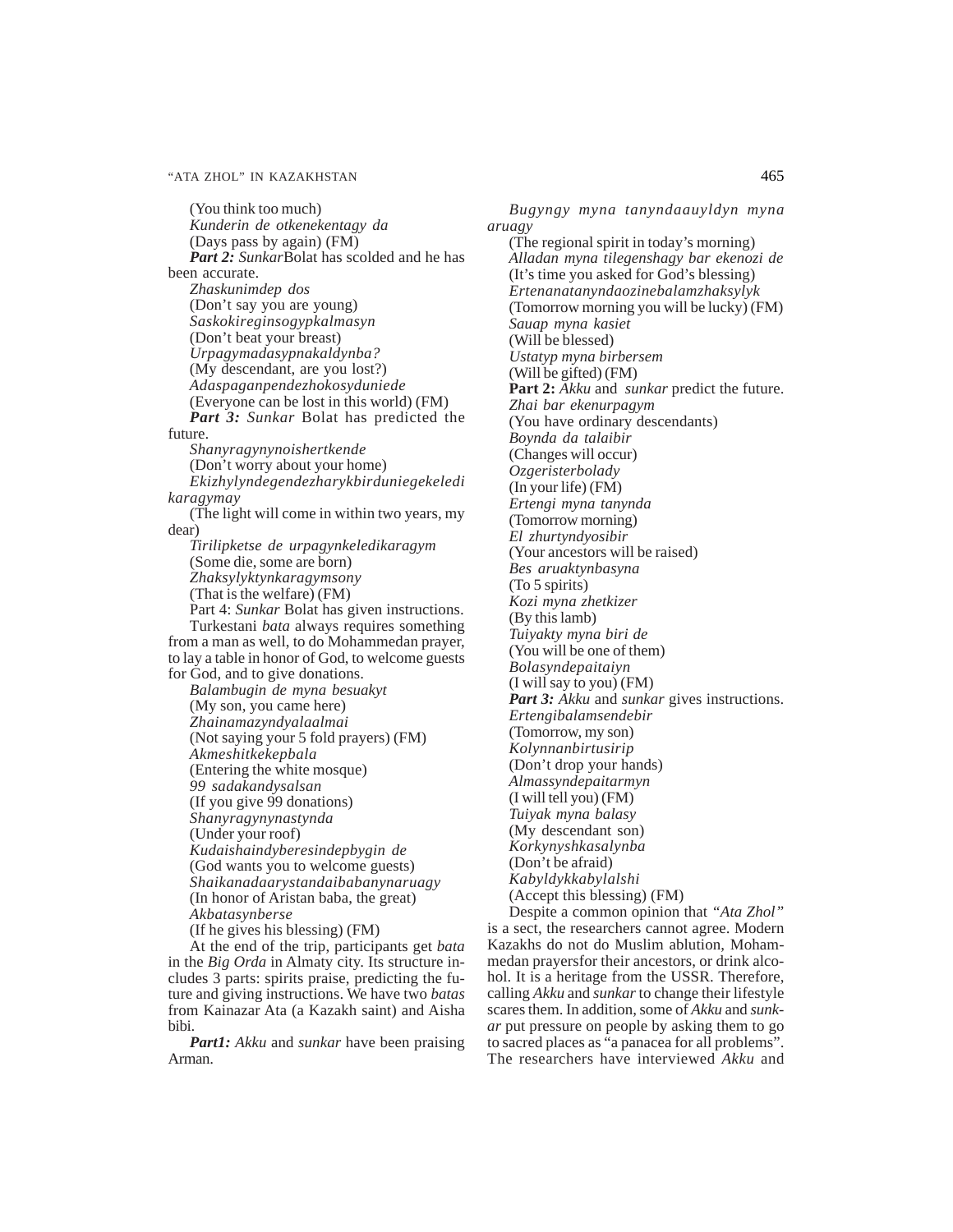*sunkar* in Almaty and they have regrettedthe lower level of spirituality amongthe members of the *"Ata Zhol*. As they have said, we have had quantity, not quality (FM).

Researchers consider the *"Ata Zhol"* as a spiritual trend, which revived Sufi Islam (Kazakh Islam) in Kazakhstan. However, it has begun not deliberately, because the majority of shamans lackhigh education. This fact does not let them understand and explain to the audience what they are doing. A tradition of going on trips to sacred places has been established by Sufis and was ceased in the Soviet time. All Eurasian nomads had ancestor cults (Potapov 1991; Syzranov 2006; Khomushku 2009; Mustafina 2010; Tsydenov 2011) when Sufis brought Islam in Kazakhstan's steppe, people believed in the healing power of the holy places. This is a characteristic not only of nomads (Ogydin 2002). For instance, Hammerschlag (2009) spent the night in the sacred cave of the Huichol Indians when treating their children. In addition, while Sufis were spreading Islam they accepted ancestor worship of nomads, although Arabian Islam denies ancestor worship. Therefore, Kazakh ancestors always had Sufi Islam, not Arabian. Thus, currently, we are witnesses of the revival of Folk Islam, Kazkah Islam or Sufi Islam.

In the researchers' opinion, shamans of the *Ata Zhol*, *akkus* and *sunkars* are not traditional shamans (*baksy*). Researchers believe they are establishing neo-shamanism because they do not have a traditional "shaman's disease" and they are in the community with Kazakh saints (high level of spirits). In contrast to traditional shamans, they are not connected with the lower level of spirits (water, woods, *jins* or *Albasty*). They can give *bata*-keeping clarity of mind (not faint and do not roll eyes). The researchers think,it looks like a new shamanism, because each person canchoose to be a shaman (Zhelobtsov 2014; Leistle 2014; Scott 2014; Harner 2015; Henry 2015). However, in the researchers' opinion, shamans who have a gift of clairvoyance can give clear and accurate *bata* while some of *akkus* and *sunkars* have used earlier prepared phrases.

## **CONCLUSION**

There is a revival of spiritualism at a personal level, because participants cannot deny all the words of shamans. For instance, Arman knows about problems faced by all the members of the group. Participants have not liked the common reasons for why they go on trips. However, all the participants can get information about each other during the *bata*. The researchers were witnesses, when one man was afraid and did not come into the room in Almaty for receiving the *bata*. After this trip, the consciousness of participants changed, regardless of whether they liked it or not. The idea that this trip can help your ancestors and push them up to God is very attractive. Therefore people, returning home, try to cook *shelpek* (funeral cakes) every Thursday evening and read Koran, *Duga* for their ancestors. Some of them never go on trips with the *"Ata Zhol"* again, but they go to mosque or begin to do Mohammedan prayer. Thus, they try to work on themselves.

#### **RECOMMENDATIONS**

Anthropologists need to pay attention to the detailed study of the spiritual movement *"Ata Zhol".* The researchers do not consider this to be a religion, but it is a spiritual movement. Anthropologists have to move away from a framework in the study of this organization. Its work does not belong to any known trends, Sufism, Shamanism or Spiritual movement. The study must be an integrated one of the organization.

It is also necessary to involve anthropologists' data on New Shamanism and new spiritual movements that have arisen in the world in the late twentieth century. During the fieldwork, the researchers have seen similar complex moments between *"Ata Zhol"* and the doctrine of Oneness University (India).

## **ACKNOWLEDGEMENTS**

This paper was prepared under a grant from the Ministry of Education and Science of Kazakhstan. The researchers wish to thank members of the *"Ata Zhol"*. It would not have been possible to write this paper without the cooperation of *Arman* who participated in the survey. The researchers are grateful to all of them.

### **REFERENCES**

Buyandelgeriyn M 2007. Dealing with uncertainty: Shamans, marginal capitalism, and the remaking of history in post-socialist Mongolia. *American Ethnologist*, 34: 127-147.